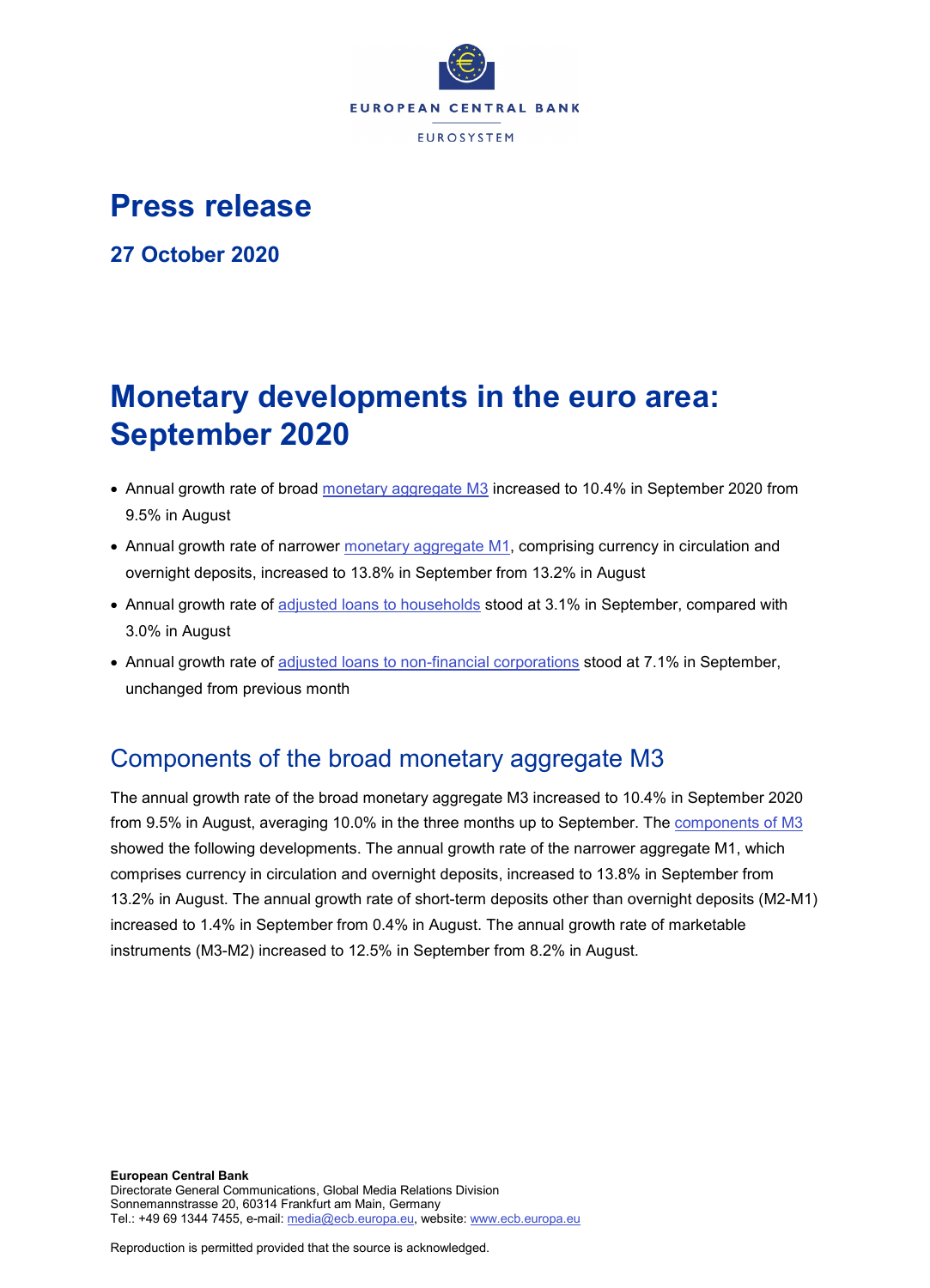

### **Chart 1**

#### [Data for monetary aggregates](http://sdw.ecb.europa.eu/browseSelection.do?type=series&q=BSI.M.U2.Y.V.M30.X.I.U2.2300.Z01.A+BSI.M.U2.Y.V.M10.X.I.U2.2300.Z01.A&node=SEARCHRESULTS)

Looking at the [components' contributions to the annual growth rate of M3,](http://sdw.ecb.europa.eu/browseSelection.do?type=series&q=BSI.M.U2.Y.V.M10.X.Q.U2.2300.Z01.F+BSI.M.U2.Y.V.L2A.M.Q.U2.2300.Z01.F+BSI.M.U2.Y.V.LT3.L.Q.U2.2300.Z01.F&node=SEARCHRESULTS) the narrower aggregate M1 contributed 9.4 percentage points (up from 9.0 percentage points in August), short-term deposits other than overnight deposits (M2-M1) contributed 0.4 percentage point (up from 0.1 percentage point) and marketable instruments (M3-M2) contributed 0.6 percentage point (up from 0.4 percentage point).

From the perspective of the holding sectors of [deposits in M3,](http://sdw.ecb.europa.eu/browseSelection.do?type=series&q=BSI.M.U2.Y.V.L2C.M.I.U2.2250.Z01.A+BSI.M.U2.Y.V.L2C.M.I.U2.2240.Z01.A+BSI.M.U2.Y.V.L2C.M.I.U2.2210.Z01.A&node=SEARCHRESULTS) the annual growth rate of deposits placed by households increased to 7.8% in September from 7.5% in August, while the annual growth rate of deposits placed by non-financial corporations increased to 21.0% in September from 19.9% in August. Finally, the annual growth rate of deposits placed by non-monetary financial corporations (excluding insurance corporations and pension funds) increased to 8.4% in September from 4.5% in August.

## Counterparts of the broad monetary aggregate M3

As a reflection of changes in the items on the monetary financial institution (MFI) consolidated balance sheet other than M3 [\(counterparts of M3\)](http://sdw.ecb.europa.eu/browseSelection.do?type=series&q=BSI.M.U2.Y.V.M30.X.I.U2.2300.Z01.A+BSI.M.U2.Y.U.LT2.X.Q.Z5.0000.Z01.F+BSI.M.U2.Y.U.A80.A.Q.U4.0000.Z01.F+BSI.M.U2.Y.U.AT2.A.Q.U2.2100.Z01.F+BSI.M.U2.Y.U.AT2.A.Q.U2.2200.Z01.F+BSI.M.U2.Y.U.R31A.X.Q.Z5.0000.Z01.F&node=SEARCHRESULTS), the annual growth rate of M3 in September 2020 can be broken down as follows: credit to general government contributed 6.8 percentage points (up from 6.0

#### **European Central Bank**

Directorate General Communications, Global Media Relations Division Sonnemannstrasse 20, 60314 Frankfurt am Main, Germany Tel.: +49 69 1344 7455, e-mail: [media@ecb.europa.eu,](mailto:media@ecb.europa.eu) website: [www.ecb.europa.eu](http://www.ecb.europa.eu/)

Reproduction is permitted provided that the source is acknowledged.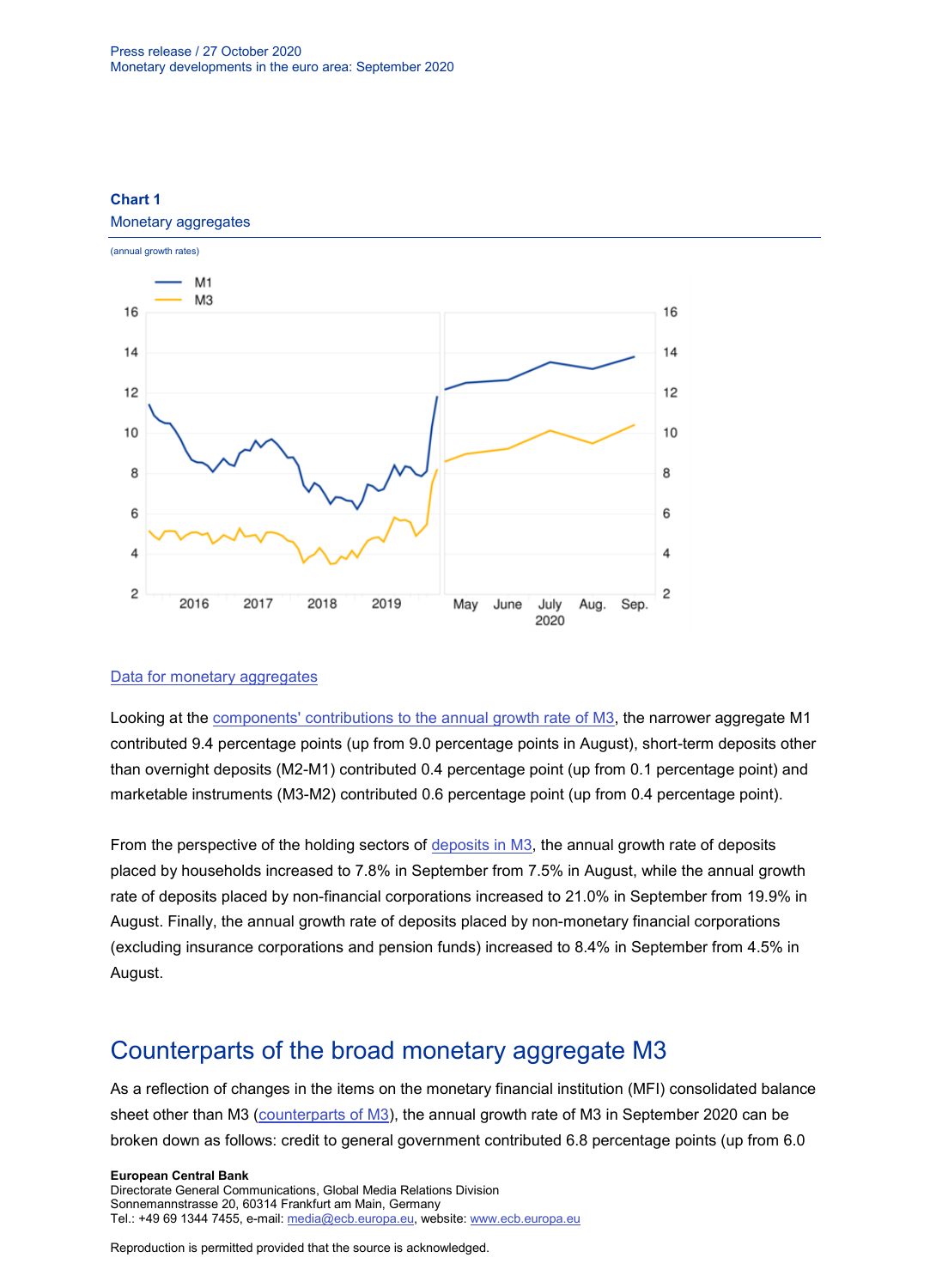percentage points in August), credit to the private sector contributed 5.2 percentage points (down from 5.4 percentage points), net external assets contributed 0.4 percentage point (as in the previous month), longer-term financial liabilities contributed 0.3 percentage point (up from 0.1 percentage point), and the remaining counterparts of M3 contributed -2.3 percentage points (up from -2.4 percentage points).

#### **Chart 2**

#### Contribution of the M3 counterparts to the annual growth rate of M3

(percentage points)



#### [Data for contribution of the M3 counterparts to the annual growth rate of M3](http://sdw.ecb.europa.eu/browseSelection.do?type=series&q=BSI.M.U2.Y.V.M30.X.I.U2.2300.Z01.A+BSI.M.U2.Y.U.LT2.X.Q.Z5.0000.Z01.F+BSI.M.U2.Y.U.A80.A.Q.U4.0000.Z01.F+BSI.M.U2.Y.U.AT2.A.Q.U2.2100.Z01.F+BSI.M.U2.Y.U.AT2.A.Q.U2.2200.Z01.F+BSI.M.U2.Y.U.R31A.X.Q.Z5.0000.Z01.F&node=SEARCHRESULTS)

## Credit to euro area residents

As regards the dynamics of credit, the annual growth rate of total [credit to euro area residents](http://sdw.ecb.europa.eu/browseSelection.do?type=series&q=BSI.M.U2.Y.U.AT2.A.I.U2.2000.Z01.A&node=SEARCHRESULTS) increased to 8.4% in September 2020 from 8.0% in the previous month. The annual growth rate of [credit to general government](http://sdw.ecb.europa.eu/browseSelection.do?type=series&q=BSI.M.U2.Y.U.AT2.A.I.U2.2100.Z01.A&node=SEARCHRESULTS) increased to 18.8% in September from 16.5% in August, while the annual growth rate of [credit to the private sector](http://sdw.ecb.europa.eu/browseSelection.do?type=series&q=BSI.M.U2.Y.U.AT2.A.I.U2.2200.Z01.A&node=SEARCHRESULTS) stood at 4.9% in September, compared with 5.0% in August.

The annual growth rate of [adjusted loans to the private sector](http://sdw.ecb.europa.eu/browseSelection.do?type=series&q=BSI.M.U2.Y.U.A20TA.A.I.U2.2200.Z01.A&node=SEARCHRESULTS) (i.e. adjusted for loan sales, securitisation and notional cash pooling) stood at 4.6% in September, unchanged from the previous month. Among the borrowing sectors, the annual growth rate of [adjusted loans to households](http://sdw.ecb.europa.eu/browseSelection.do?type=series&q=BSI.M.U2.Y.U.A20T.A.I.U2.2250.Z01.A&node=SEARCHRESULTS) stood at

#### **European Central Bank**

Directorate General Communications, Global Media Relations Division Sonnemannstrasse 20, 60314 Frankfurt am Main, Germany Tel.: +49 69 1344 7455, e-mail: [media@ecb.europa.eu,](mailto:media@ecb.europa.eu) website: [www.ecb.europa.eu](http://www.ecb.europa.eu/)

Reproduction is permitted provided that the source is acknowledged.